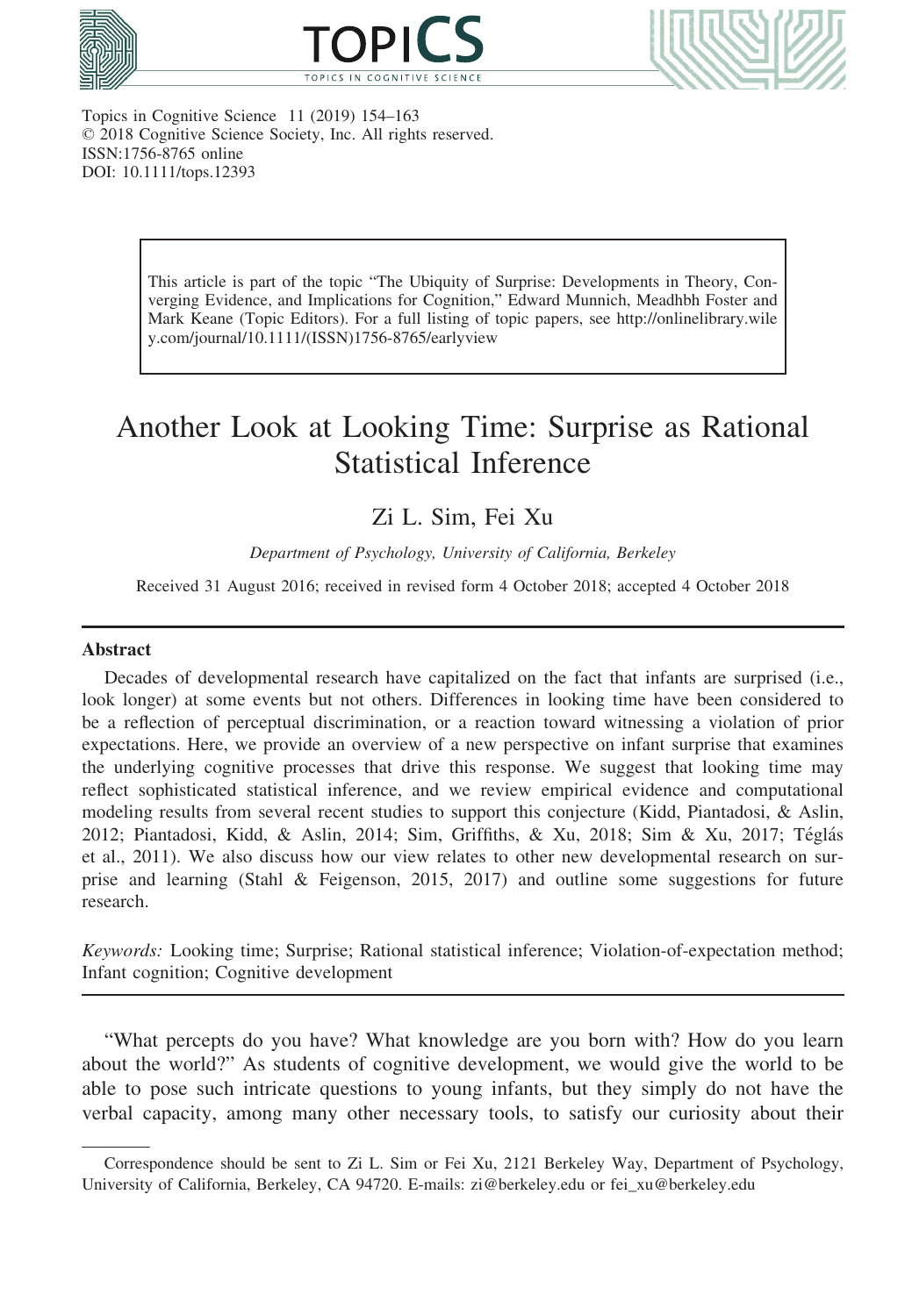inner world. What infants do have, however, is the ability to explore their environment with their *eyes*, right from day one. And decades of developmental research have capitalized on such looking behavior to probe the inner workings of an infant's mind.

Initially, looking time methods were used to evaluate infants' perceptual capacities, such as whether infants can perceive forms or color (Berlyne, 1958; Fantz, 1961; Hershenson, 1964; Spears, 1966). Visual habituation methods, in which infants are repeatedly presented with a set of stimuli until their looking to the stimuli decreases to some criterion, also revealed that infants would dishabituate, that is, increase in looking time, upon being shown a novel stimulus (Fantz, 1964; see Colombo & Mitchell, 2009 and Aslin, 2007 for reviews).

These methods paved the way for the violation-of-expectation paradigm (VOE), which in the last three decades has become a staple in infant labs for characterizing the initial state of an infant. With the advent of this tool, researchers have demonstrated that the human infant is highly competent — we now know that infants possess knowledge in a variety of domains very early on, such as physical knowledge (e.g., Baillargeon, 2008; Baillargeon, Li, Gertner, & Wu, 2011; Baillargeon, Spelke, & Wasserman, 1985; Spelke, Breinlinger, Macomber, & Jacobson, 1992), numerical knowledge (e.g., Coubart, Izard, Spelke, Marie, & Streri, 2014; McCrink & Wynn, 2015; Xu & Spelke, 2000), statistical and probabilistic intuitions (e.g., Fiser & Aslin, 2002; Kirkham, Slemmer, & Johnson, 2002; Teglas, Girotto, Gonzalez, & Bonatti, 2007; Xu & Garcia, 2008), and theory of mind (e.g., Gergely, Nádasdy, Csibra, & Bíró, 1995; Onishi & Baillargeon, 2005).

The underlying logic of the VOE method is as such: By conducting looking time experiments together with adequate controls, infants' longer looking at an unexpected than an expected event indicates that, first, infants possess the expectation being examined; second, they have detected a violation of that expectation; and third, they are *sur*prised by the violation, measured as increased attention or interest (Wang, Baillargeon, & Brueckner, 2004; but see Jackson & Sirois, 2009; Sirois & Jackson, 2007). This method has been traditionally used as a qualitative measure, in the sense that there is typically only a binary set of events/stimuli, and in the ideal situation, infants look longer at one but not the other, suggesting surprise.

In this paper, we provide an overview of a new way of thinking about looking time responses, focusing on examining the underlying cognitive processes. We argue that looking time may reflect sophisticated statistical inference, captured by Bayesian probabilistic models. We will provide preliminary empirical and computational modeling evidence in support of this conjecture. We will also discuss other recent developmental work on surprise and learning, and outline some suggestions for future research.

In the last few years, several studies have modeled patterns of looking times in a quantitative manner and argued that we can use a combination of empirical research and computational models to best understand the nature of looking time (Kidd et al., 2012; Piantadosi et al., 2014; Sim & Xu, 2017; Sim et al., 2018; Teglas et al., 2011). These studies follow from research in the last decade or so that has demonstrated that the precision afforded by computational models may give us a great additional tool for studying developmental phenomena (e.g., Gopnik & Wellman, 2012; Gopnik et al., 2004; Perfors,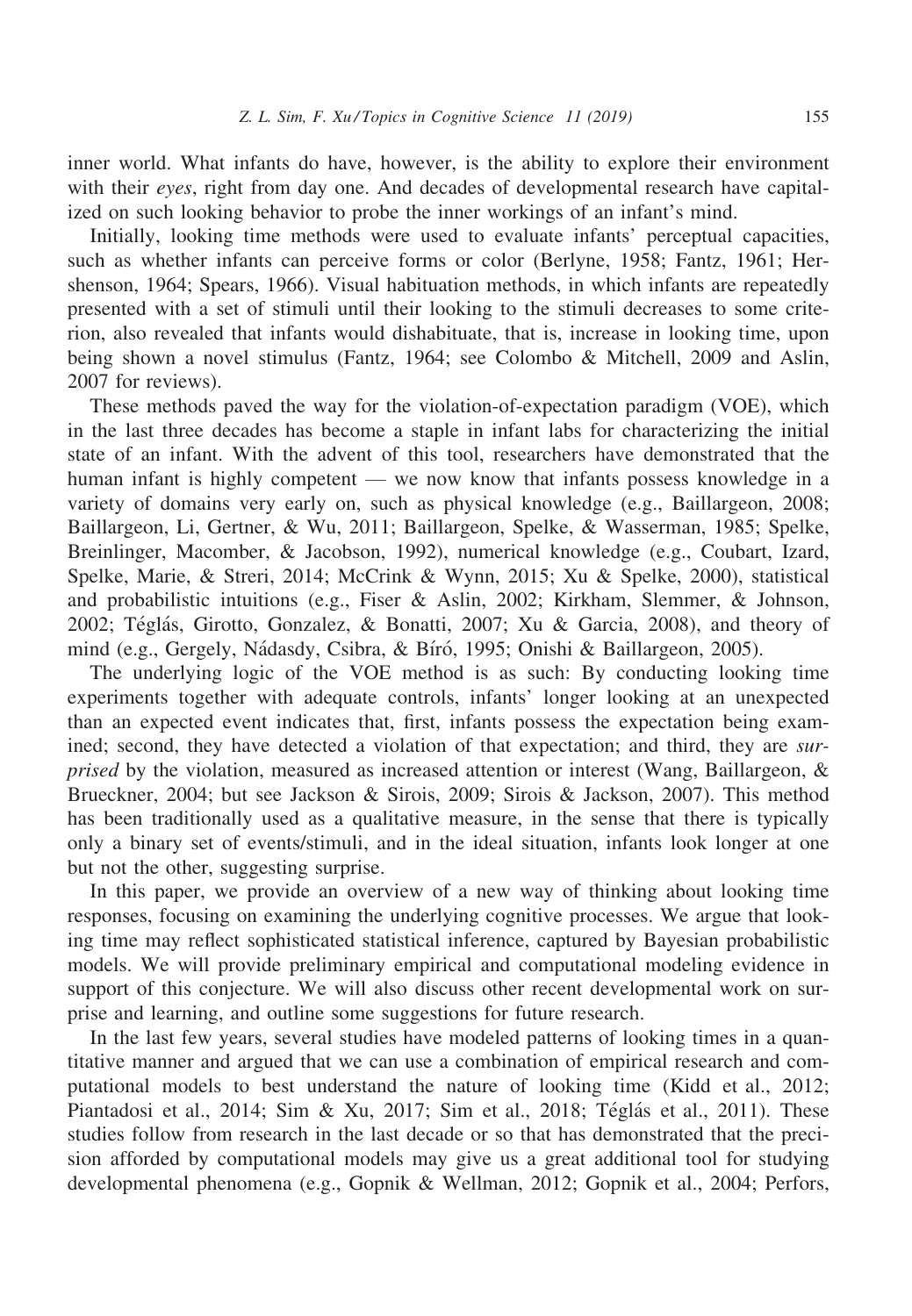Tenenbaum, Griffiths, & Xu, 2011; Xu, 2016; Xu & Kushnir, 2012, 2013; Xu & Tenenbaum, 2007).

In Téglás et al. (2011), researchers presented infants with dynamic displays of three objects of one type (e.g., blue objects) and one object of another type (e.g., yellow objects) bouncing inside a container. They recorded infant looking times for the outcomes of 12 different events that were generated using a combination of three factors: (a) how long the container was occluded for before an object exited, (b) whether a majority or minority object exited, and (c) the physical arrangement of the four objects just before occlusion. The results showed that the average looking times of 12-month-old infants were systematically related to the predictions of an ideal Bayesian learner computing  $1 -$ P(outcome), where P(outcome) was the probability of observing a particular object type (i.e., a blue object or a yellow object) exiting the container. This model explained 88% of the variance in infants' looking times to the 12 different events. Besides demonstrating that infants can integrate numerosity, spatial, and temporal cues to form rational expectations about novel events, the findings also indicated that patterns of looking time may be driven by a computation of event probabilities. Infants were surprised by low-probability events, looking longer at these events compared to high-probability events.

Kidd et al. (2012) likewise found this relationship between looking behavior and event probability for 8-month-old infants. Their results indicated that infants' probability of *looking away* during a visual sequence was predicted by the *complexity* of the sequence, formalized as the negative log probability of observing a specific event given the distribution of previously observed events. More specifically, infants tended to look away when an observed event had very low complexity (i.e., very high in probability given previously observed events) or very high complexity (i.e., very low in probability given previously observed events). Even more striking, the modeling results held up within individual infants and was not an artifact of averaging infants with different types of behavior (Piantadosi et al., 2014).

Our recent work builds upon these earlier results indicating that infants' looking times are well predicted by the probability of observed events (Kidd et al., 2012; Piantadosi et al., 2014; Teglas et al., 2011). We hypothesized that the cognitive processes that drive infants' looking times may be more sophisticated, in that infants may have the ability to go beyond considering the mere probability of observed events. Specifically, we hypothesized that the level of surprise shown by infants, as measured by their looking times, may be predicted by infants considering alternative hypotheses that could account for the observed data.

Under this account, observed events are considered surprising not simply because they are low in probability, but because their occurrence is more consistent with a set of alternative hypotheses being true than that for the original hypothesis. Within a context of die rolls, a sequence "1, 1, 1, 1" has the same probability as a sequence "2, 4, 3, 6," but we consider the former to be far more surprising because it provides more support for a set of alternative hypotheses, such as the die is loaded, or the die has the number "1" on all its faces, and so on, as compared to our original hypothesis, that the die is fair. This proposal follows a Bayesian account of the sense of coincidence in adults (Griffiths &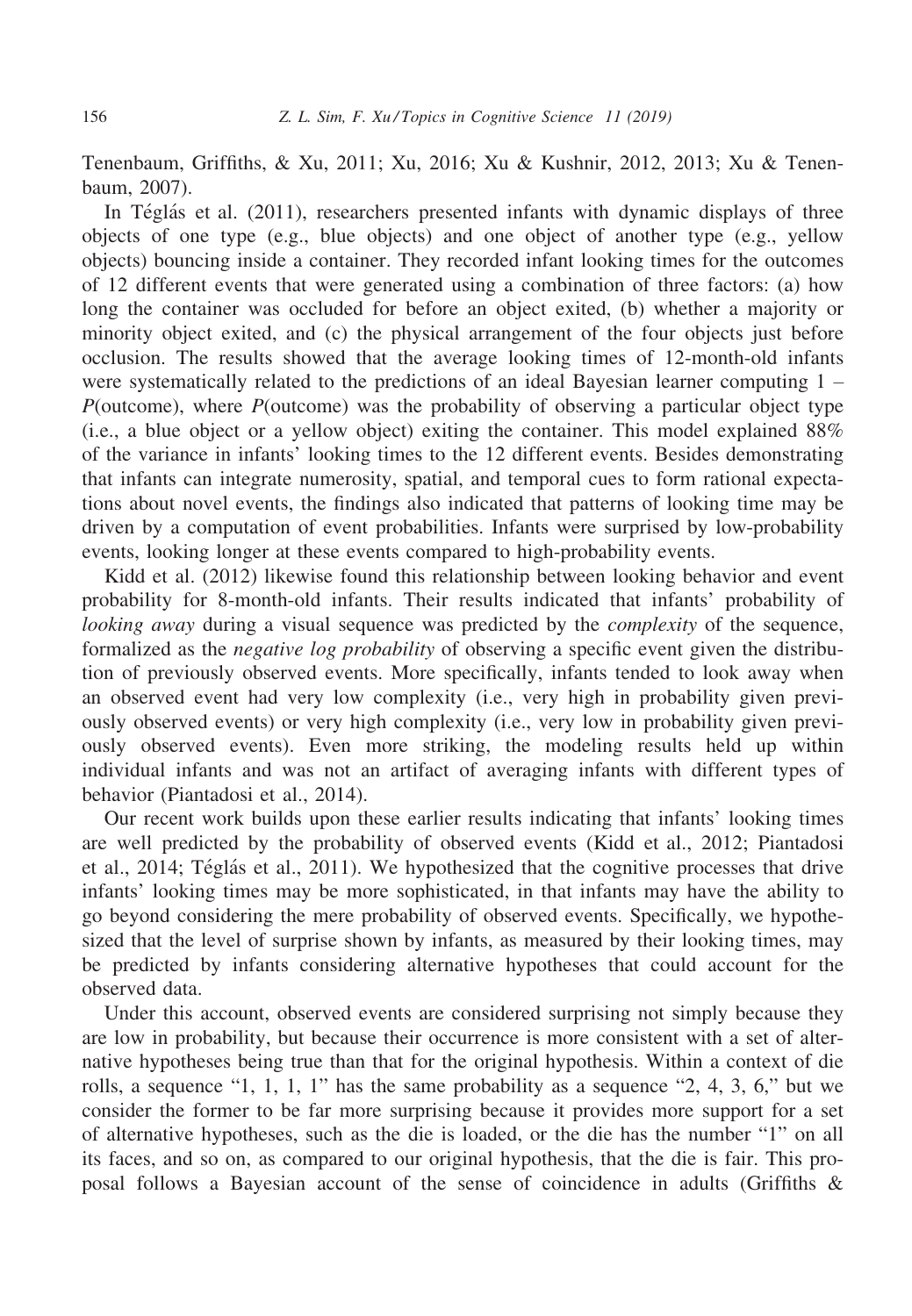Tenenbaum, 2007) and is congruent with principles of Bayesian learning (Griffiths, Chater, Kemp, Perfors, & Tenenbaum, 2010; Tenenbaum & Griffiths, 2001; Tenenbaum, Kemp, Griffiths, & Goodman, 2011): The ideal learner begins the learning process by assessing the fit between the observed evidence and her current highest-probability hypothesis and compares it to the fit provided by a set of lower-probability hypotheses.

To test this, we used a combination of behavioral experiments and computational modeling. In a series of experiments, we familiarized 8-month-old infants to a population box containing six different–colored balls. An experimenter then tossed out different sequences of balls from the box (sampling with replacement). For example, infants observed sequences of balls such as "yellow, yellow, yellow, yellow" or "orange, green, blue, yellow." Looking times for the various sequences were measured. Using this method, infants were presented with a total of 10 different sequences. These looking times were then compared to a Bayesian model that posits that infants may implicitly evaluate the support that an observed sequence provides for a set of alternative theories as compared to the currently favored theory, which is termed the likelihood ratio. An event with a likelihood ratio greater than 1 indicates that the event would be much better accounted for by alternative theories, and thus generates longer looking times in infants during VOE experiments. Therefore, under this account, surprise increases as likelihood ratio increases. We found that the Bayesian model provided a high quality of model fit, performing far better than several alternative models that were tested (see Supplementary Material). This finding suggests that when infants observe events in their environment, they reason in a manner that is consistent with evaluating those events according to how well they support different hypotheses. Observing a sequence of balls "yellow, yellow, yellow, yellow" prompts long looking times in infants because it better supports a set of alternative theories (e.g., the box has a hidden compartment containing many yellow balls; the yellow balls are heavier therefore more likely to fall out, etc.) as compared to the currently favored theory (i.e., the balls are being randomly sampled from the box). On the other hand, observing a sequence of balls "orange, green, blue, yellow" prompts short looking times in infants because the likelihood ratio is small—the observed sequence provides far more support for the currently favored theory than the set of alternative theories. This form of inferential reasoning is an important first step in enabling the infant to move toward theory building and theory revision, allowing her to form the best generative model for the data observed in the world (Sim & Xu, 2017; Sim, Griffiths, & Xu, unpublished data).

In another study, we replicated a part of these results with 13-month-old infants, namely that infants would look longer at a uniform sequence of balls (e.g., yellow, yellow, yellow, yellow) being tossed out of a box containing six different-colored balls, as compared to a variable sequence of balls being tossed out (e.g., orange, green, blue, yellow). We then used an exploration measure to investigate the downstream consequences of observing a surprising event. We presented 13-month-old infants with two boxes, each containing six different–colored balls. From one of the boxes, infants observed a uniform sequence of balls being tossed out, while from the other box, infants observed a variable sequence of balls being tossed out. When these boxes were later presented to the infants, we found that infants preferentially approached and explored the source of the surprising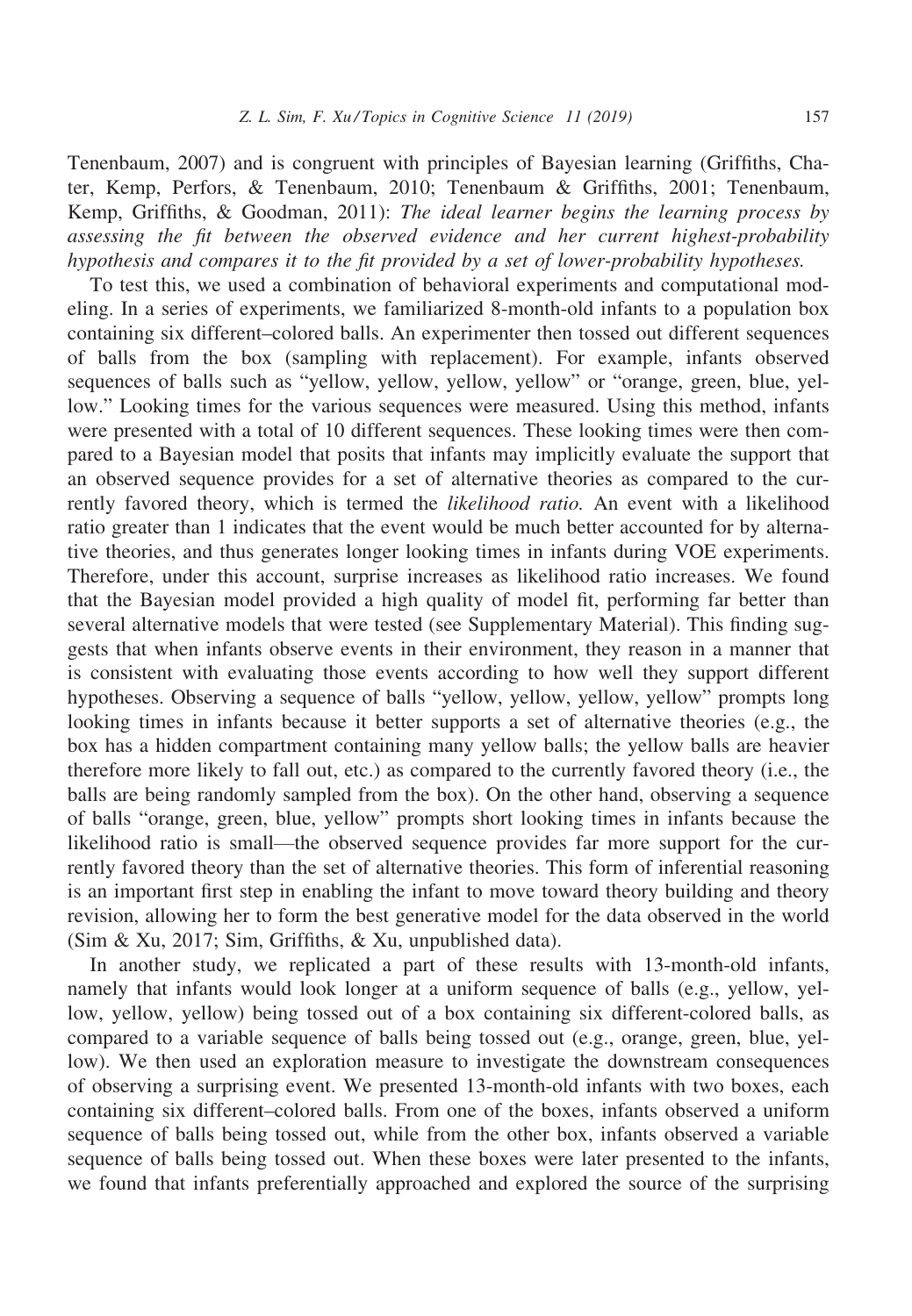event, that is, the box that had generated the uniform sequence of balls. These results indicate that infants spontaneously explore sources that violate their expectations, potentially providing themselves with new learning opportunities (Sim  $\&$  Xu, 2017).

Overall, recent work in our laboratory demonstrates that infants' surprise response, as indicated by looking times, is driven by an evaluation of how well observed data support different hypotheses, and that such an evaluation has downstream consequences on infants' exploration, potentially influencing future learning.

So far we have provided a computational level of analysis for how an ideal learner should evaluate evidence against alternative hypotheses. By using a fairly abstract and domain-general task of random draws from an urn, we are able to provide good quantitative fits between the empirical results and a Bayesian probabilistic model. This line of reasoning opens up many new research questions, most important, how do learners generate alternative hypotheses and revise their beliefs?

As far as we know, no empirical studies with infants have tried to answer this question directly. We see a number of possibilities in how young learners may generate alternative hypotheses in order to revise their beliefs. First, infants may decide, especially with more data, that it was just a blip in the system — that is, extraneous factors produce the surprising data that are observed, and no belief revision is necessary. In our example, if an infant observes over and over again that a sequence of different–colored balls is randomly drawn from the box and occasionally a sequence of same–colored balls is drawn, then no revision is needed in their understanding of random events and probability. Second, as more evidence accumulates, infants may entertain the possibility that the urn is rigged, so an extra variable is needed in order to explain the observed data. This may be the beginning of minor belief revisions. Third, with more evidence, infants may decide to overhaul their whole theory of probabilistic reasoning, resulting in genuine conceptual change. It is unlikely that one piece of surprising evidence will change how infants reason about random events, but if more surprising data accumulate over time, infants may begin to entertain alternative hypotheses that could result in major belief revisions.

Alternatively, as Maguire, Moser, Maguire, and Keane (this volume) suggest, learners may use a heuristic such as *randomness deficiency* to detect anomalous events. That is, people are surprised if they find patterns when their current model predicts only random noise. Furthermore, this conception of surprise may be formalized using Algorithmic Information Theory, and there is empirical evidence that people's behavior accords well with this formal measure. The Maguire et al. account may provide a different interpretation of the infant looking time results we have discussed above (Sim et al.): Infants may be surprised at a sequence such as yellow, yellow, yellow, yellow compared with a sequence such as yellow, blue, green, purple because the former suggests non-randomness. Note that this view does not posit that the infant entertains any alternative hypotheses. The empirical evidence to date does not distinguish between these two accounts; these different theoretical perspectives offer a fertile ground for more fine-grained investigations of surprise in both adults and infants in future research. One interesting possibility is that a young learner may detect anomalies based on the randomness deficiency heuristic — this is the first step. Then the learner needs to go further in deciding whether the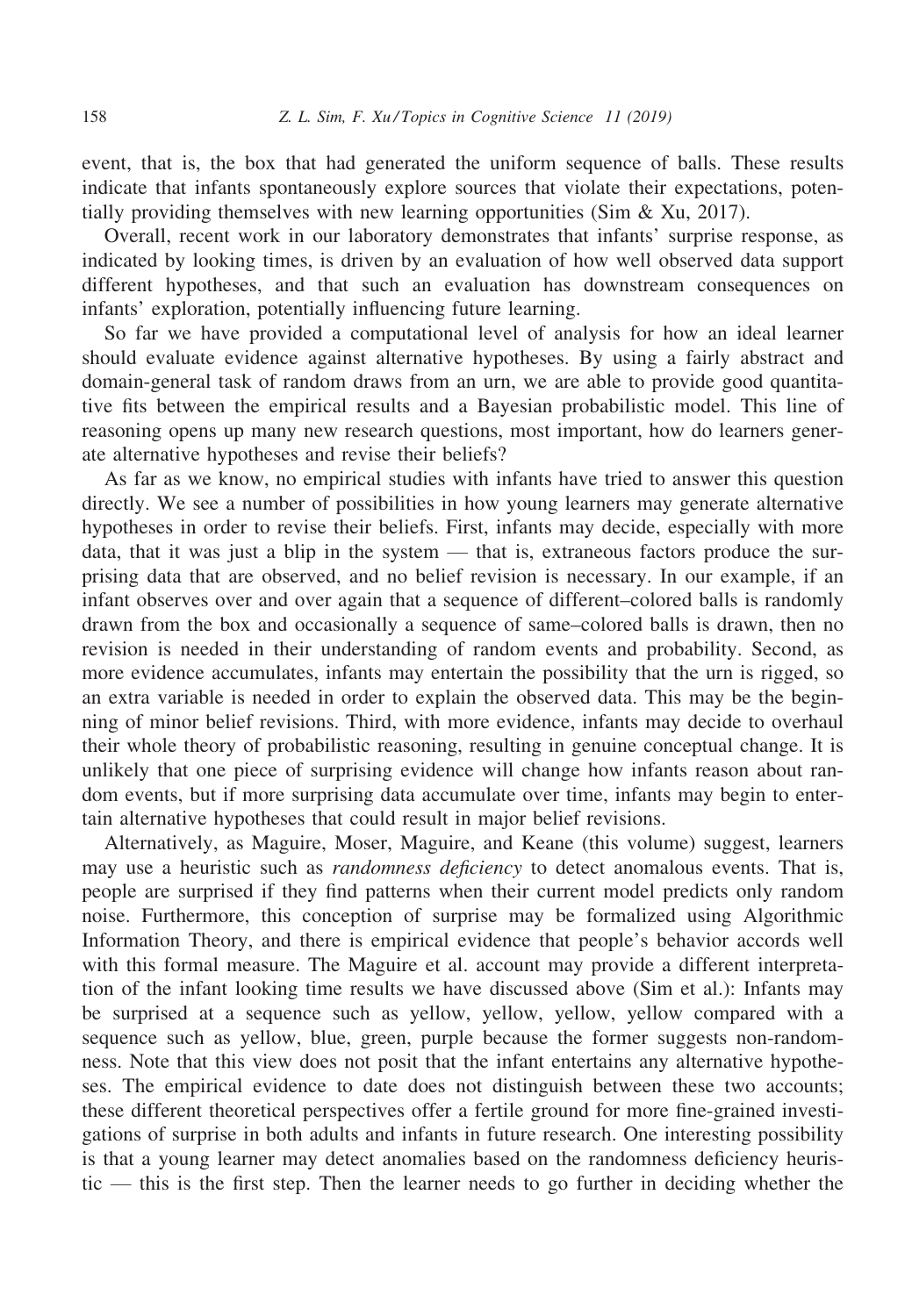anomaly warrants belief revision by considering alternative hypotheses and how much support is provided by this new piece of evidence.

The studies reviewed above all point in the same direction, that looking times reflect rational statistical inference (not merely a binary response that researchers can use as a reliable dependent measure), and they all hint at the possibility that surprise, construed as such, will provide opportunities for future learning. However, none of these studies have provided direct evidence for downstream learning after measuring surprise. Much to our delight (and surprise!), Stahl and Feigenson (2015, 2017) have developed new, ingenious methods to investigate what infants can learn after a surprise reaction, tackling these questions head on.

Stahl and Feigenson (2015) start with the observation that an infant's environment is highly complex. The surprise engendered by detecting an expectation violation helps infants to clarify their learning space, enabling them to know which aspects of their world to attend to and to learn from. In four experiments, Stahl and Feigenson (2015) demonstrated that after witnessing a violation of expectation, such as seeing a toy car pass through a solid wall, 11-month-old infants showed better learning of a hidden auditory property of the violation object. They also found better learning for the violation object but not for a novel object presented after the violation event, suggesting that the enhanced learning was not due to a general increase in attention or a preference for novelty. Finally, they also showed that these infants were more interested in playing with the violation object as compared to a novel object, and they engaged in behaviors that were directly related to the specific violation event that they observed. For example, the infants spent more time banging the violation object instead of dropping the violation object after observing a solidity violation, and this pattern was reversed after infants observed a support violation. These results suggest that infants recognize violation events to be a signal for special learning opportunities. The differential learning rate that infants showed after observing unexpected and expected events is very impressive. As the authors suggest, "expectancy violations offer a wedge into the problem of what to learn" (Stahl & Feigenson, 2015, p. 91).

Stahl and Feigenson (2017) found parallel results with 3- to 6-year-old children in a different domain, namely word learning. Using similar methods, their results showed that children learned the referents of novel nouns and verbs after witnessing a violation (e.g., spatiotemporal continuity), and they did not learn the new words after witnessing a novel event that did not violate any principles of intuitive physics. Furthermore, the enhanced learning effects were specific to the objects involved in the violation events, and not the result of general arousal.

These are truly innovative and elegant experiments that open up new ways of thinking about surprise and learning in cognitive development. One characterization of these findings is the following: Increased focused attention (i.e., longer looking time that reflects surprise) enhances infants' subsequent learning of a non-obvious property (e.g., internal sound, word) of the object that has violated a principle of physical reasoning. As Stahl and Feigenson pointed out, many questions remain about how domain-general these findings are, and whether less or more extreme violations would also result in enhanced learning.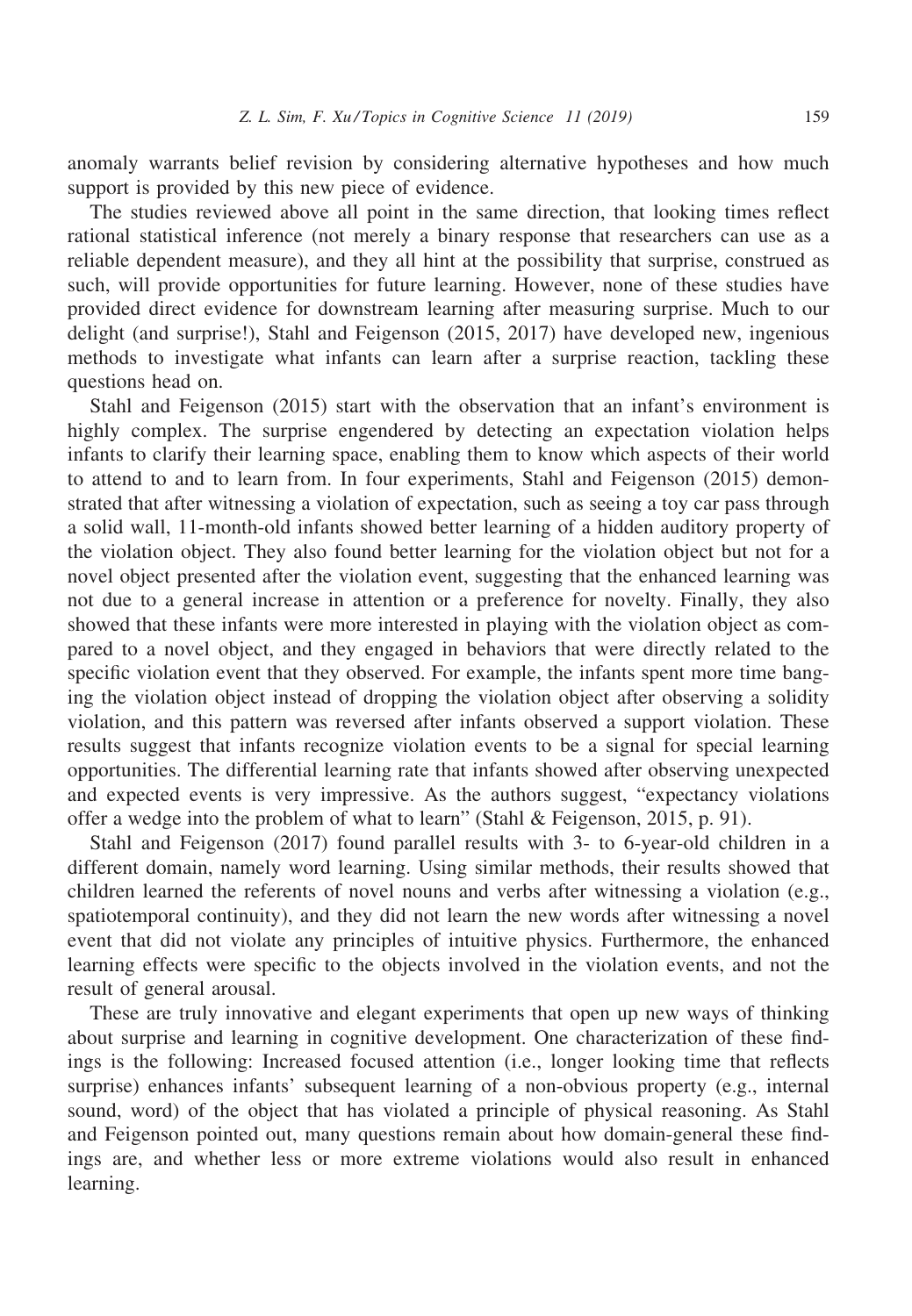In the last section of this review, we discuss three implications of these new lines of research on looking time, surprise, and learning in infants, and suggest new directions for future theoretical and empirical work.

One important question raised by all the recent research reviewed above is the type of learning that occurs after infants observe a surprising event. In Stahl and Feigenson (2015), infants showed enhanced learning for a hidden auditory property of an object that had participated in a violation event, and in Stahl and Feigenson (2017), young children showed enhanced learning of novel nouns and verbs. The learning that occurs centers on the entity that had violated their expectation; the infant is now attuned to any new, arbitrary piece of information that is available about the specific violation object. Within the rational statistical inference framework, the type of learning that occurs after infants witness a violation of prior expectations may center on belief revision and conceptual change. Since we assume that infants are building causal, generative models of the world of a particular domain, that is, intuitive theories (Carey, 2009; Gopnik & Meltzoff, 1997; Gopnik & Wellman, 2012; Tenenbaum et al., 2011; Xu & Kushnir, 2012, 2013), surprising data may serve as a driving force for theory change. These two approaches, however, may complement each other. The striking findings of Stahl and Feigenson (2015, 2017) — that infants and young children experience enhanced learning of a somewhat arbitrary piece of information associated with the violation object — may be the first step in belief revision and theory change. So far enhanced learning has only been demonstrated for a particular violation object, but infants may subsequently believe that all objects that make the same novel sounds will produce a solidity violation. By connecting different pieces of knowledge and inferences, infants may begin to revise their intuitive theory about the physical world.

A second important open question is the nature of the surprise response. Past studies have largely assumed that surprise (reflected in longer looking time) is binary — either infants are surprised or they are not. The quantitative computational modeling efforts suggest otherwise — surprise is graded, and the gradedness is indicative of the level of surprise, predictability, and the plausibility of alternative hypotheses (Kidd et al., 2012; Piantadosi et al., 2014; Téglás et al., 2011; Sim et al., unpublished data). In particular, Kidd et al. (2012) suggest that extremely surprising and unpredictable events result in the infants turning away, and giving up since they may view these as truly random and an unlikely source of learning. As Stahl and Feigenson (2017) pointed out, their focusedattention-enhances-learning findings may be extended and integrated into a rational statistical inference framework of Kidd et al. (2012). Suppose the object that violates solidity also floats in mid-air and undergoes unexpected featural change, would infants still show enhanced learning, or would they give up in the face of multiple violations of core beliefs?

The third important open question is how surprise may help infants gauge what to learn in a cluttered environment. Stahl and Feigenson (2015, 2017) have demonstrated elegantly that violations of core knowledge principles (e.g., solidity, continuity) enhanced learning in infants and young children. In real life, many surprising events happen and infants (indeed all learners) may be surprised to different degrees by different events, for example, being surprised that someone radically changed her hairstyle versus being surprised that the sun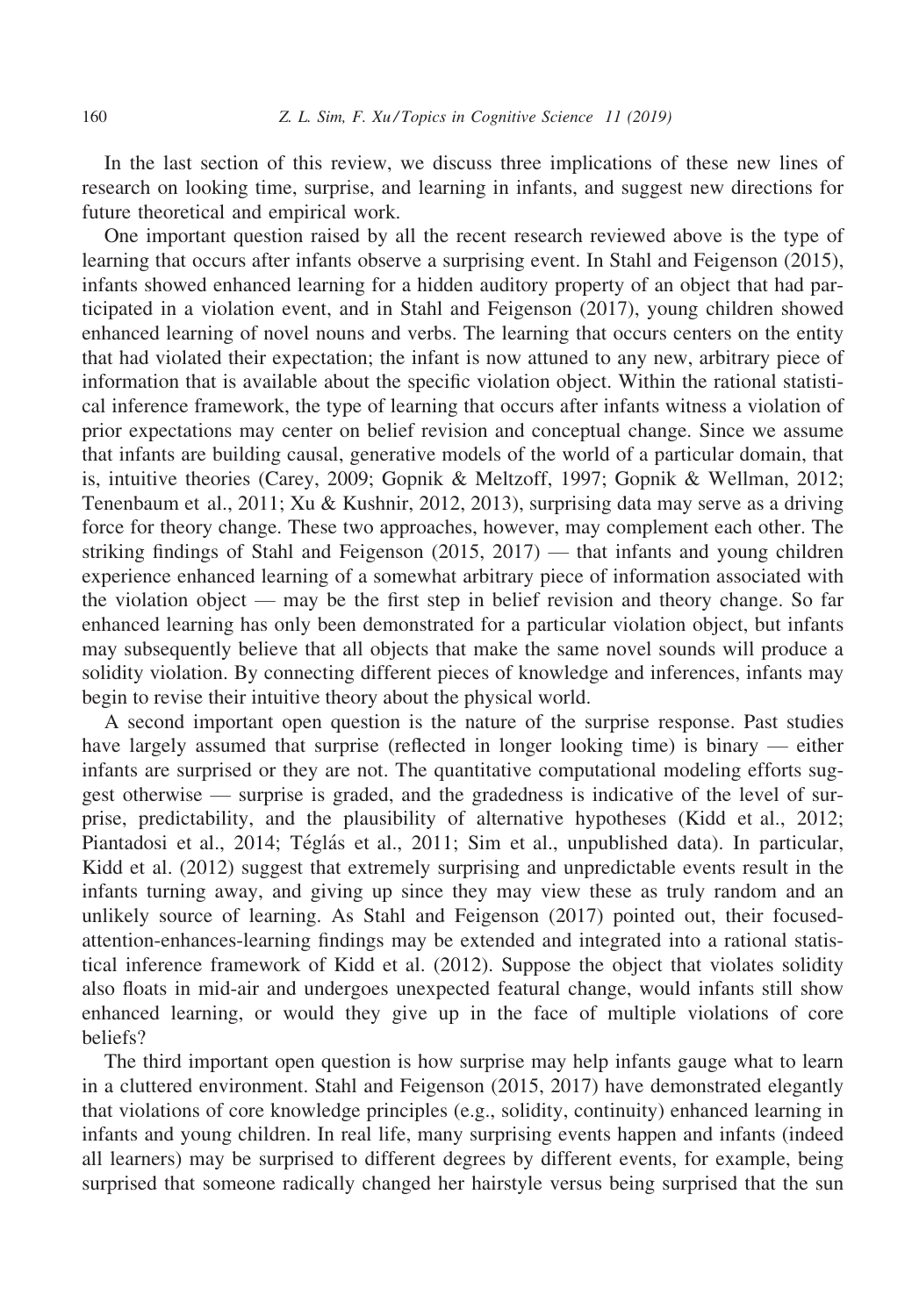did not rise on July 13, 2018. In other words, not all surprises are created equal; only some surprises are worthy of further investigation and provide potential learning opportunities. Our suggestion is that the rational statistical inference framework may help learners decide which surprising events may be more valuable for learning than others. In our work, surprising events are considered more valuable if they provide support for alternative hypotheses, relative to how much support they provide for the currently held hypothesis. In Kidd et al. (2012), surprising events are considered more valuable if they are at a mid-level of complexity and predictability. Both of these suggestions, however, have been stated at an abstract algorithmic level. The challenge for future research will be to generate empirical studies that investigate these possibilities more directly.

For the past few decades, looking time has been used to index and characterize infants' pre-existing knowledge. In contrast, the two new lines of work reviewed here examine the role surprise plays in *advancing* an infant's cognitive development, shedding much-needed light on a question that has remained largely ignored in the infant cognition literature. These new approaches provide empirical support for the view that surprise has consequences for early learning, enabling the infant learner to construct a more accurate model of the world. The empirical findings and computational modeling results complement work on surprise and learning in adults (e.g., Munnich  $\&$  Ranney, this volume), and work on prediction error in non-human animals (e.g., Holland & Gallagher, 2006). The research reviewed here represents exciting new directions for the study of surprise and learning in cognitive development. We believe that further theoretical, computational, and empirical work will generate new insights and help us develop a full account of why infants are surprised and how they learn.

#### Acknowledgments

We thank Tom Griffiths and Noah Goodman for helpful discussion.

### References

- Aslin, R. N. (2007). What's in a look? Developmental Science, 10(1), 48–53. [https://doi.org/10.1111/j.1467-](https://doi.org/10.1111/j.1467-7687.2007.00563.x) [7687.2007.00563.x](https://doi.org/10.1111/j.1467-7687.2007.00563.x)
- Baillargeon, R. (2008). Innate ideas revisited: For a principle of persistence in infants' physical reasoning. Perspectives on Psychological Science, 3(1)2–13.<https://doi.org/10.1111/j.1745-6916.2008.00056.x>
- Baillargeon, R., Li, J., Gertner, Y., & Wu, D. (2011). How do infants reason about physical events? The Wiley-Blackwell Handbook of Childhood Cognitive Development, 2, 11–48.
- Baillargeon, R., Spelke, E. S., & Wasserman, S. (1985). Object permanence in five-month-old infants. Cognition, 20(3), 191–208.

Berlyne, D. E. (1958). The influence of the albedo and complexity of stimuli on visual fixation in the human infant. British Journal of Psychology, 49(4), 315–318.<https://doi.org/10.1111/j.2044-8295.1958.tb00669.x> Carey, S. (2009). The origin of concepts. New York: Oxford University Press.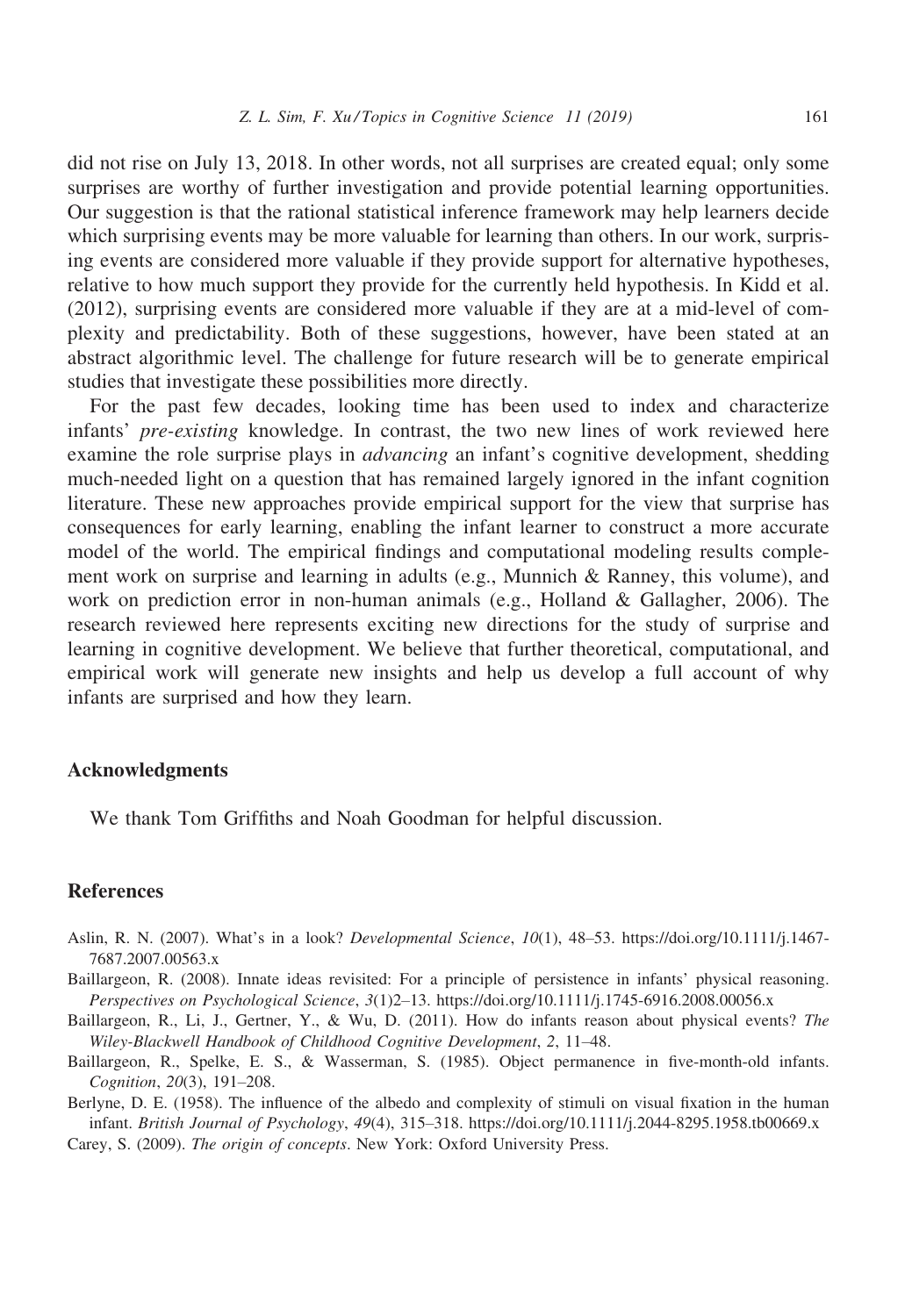- Colombo, J., & Mitchell, D. W. (2009). Infant visual habituation. Neurobiology of Learning and Memory, 92 (2)225–234.<https://doi.org/10.1016/j.nlm.2008.06.002>
- Coubart, A., Izard, V., Spelke, E. S., Marie, J., & Streri, A. (2014). Dissociation between small and large numerosities in newborn infants. Developmental Science, 17(1), 11–22.
- Fantz, R. L. (1961). The origin of form perception. Scientific American, 204(5), 66–72. [https://doi.org/10.](https://doi.org/10.1038/scientificamerican0561-66) [1038/scientificamerican0561-66](https://doi.org/10.1038/scientificamerican0561-66)
- Fantz, R. L. (1964). Visual experience in infants: Decreased attention to familiar patterns relative to novel ones. Science, 146(3644), 668–670.
- Fiser, J., & Aslin, R. N. (2002). Statistical learning of new visual feature combinations by infants. Proceedings of the National Academy of Sciences of the United States of America, 99(24), 15822–15826. <https://doi.org/10.1073/pnas.232472899>
- Gergely, G., Nádasdy, Z., Csibra, G., & Bíró, S. (1995). Taking the intentional stance at 12 months of age. Cognition, 56(2), 165–193.
- Gopnik, A., Glymour, C., Sobel, D. M., Schulz, L. E., Kushnir, T., & Danks, D. (2004). A theory of causal learning in children: Causal maps and Bayes nets. Psychological Review, 111(1), 3–32.
- Gopnik, A., & Meltzoff, A. N. (1997). Words, thoughts, and theories. Cambridge, MA: MIT Press.
- Gopnik, A., & Wellman, H. M. (2012). Reconstructing constructivism: Causal models, Bayesian learning mechanisms, and the theory theory. Psychological Bulletin, 138(6), 1085–1108.
- Griffiths, T. L., Chater, N., Kemp, C., Perfors, A., & Tenenbaum, J. B. (2010). Probabilistic models of cognition: Exploring representations and inductive biases. Trends in Cognitive Sciences, 14(8), 357–364. <https://doi.org/10.1016/j.tics.2010.05.004>
- Griffiths, T. L., & Tenenbaum, J. B. (2007). From mere coincidences to meaningful discoveries. Cognition, 103(2), 180–226. [https://doi.org/10.1016/j.cognition.2006.03.004.](https://doi.org/10.1016/j.cognition.2006.03.004)
- Hershenson, M. (1964). Visual discrimination in the human newborn. Journal of Comparative and Physiological Psychology, 58(2), 270–276.<https://doi.org/10.1037/h0047340>.
- Holland, P., & Gallagher, M. (2006). Different roles for amygdala central nucleus and substantia innominata in the surprise-induced enhancement of learning. Journal of Neuroscience, 26, 3791–3797.
- Jackson, I., & Sirois, S. (2009). Infant cognition: Going full factorial with pupil dilation. Developmental Science, 12(4), 670–679.<https://doi.org/10.1111/j.1467-7687.2008.00805.x>.
- Kidd, C., Piantadosi, S. T., & Aslin, R. N. (2012). The Goldilocks effect: Human infants allocate attention to visual sequences that are neither too simple nor too complex. PLoS ONE, 7(5), e36399. [https://doi.org/10.](https://doi.org/10.1371/journal.pone.0036399) [1371/journal.pone.0036399](https://doi.org/10.1371/journal.pone.0036399).
- Kirkham, N. Z., Slemmer, J. A, & Johnson, S. P. (2002). Visual statistical learning in infancy: Evidence for a domain general learning mechanism. Cognition, 83(2), B35–B42.
- McCrink, K., & Wynn, K. (2015). Large-number addition and subtraction by 9-month-old infants. Psychological Science, 15(11), 9–14.
- Onishi, K. H., & Baillargeon, R. (2005). Do 15-month-old infants understand false beliefs? Science, 308 (5719), 255–258. [https://doi.org/10.1126/science.1107621.](https://doi.org/10.1126/science.1107621)
- Perfors, A., Tenenbaum, J. B., Griffiths, T., & Xu, F. (2011). A tutorial introduction to Bayesian models of cognitive development. Cognition, 120, 302–321.
- Piantadosi, S. T., Kidd, C., & Aslin, R. (2014). Rich analysis and rational models: Inferring individual behavior from infant looking data. Developmental Science, 17(3), 321–337. [https://doi.org/10.1111/desc.](https://doi.org/10.1111/desc.12083) [12083.](https://doi.org/10.1111/desc.12083)
- Sim, Z., Griffiths, T. L., & Xu, F. (2018) Inferential reasoning in 8-month-old infants: An empirical and computational investigation. Manuscript under revision.
- Sim, Z., & Xu, F. (2017). Infants preferentially approach and explore the unexpected. British Journal of Developmental Psychology, 35, 596–608.
- Sirois, S., & Jackson, I. (2007). Social cognition in infancy: A critical review of research on higher order abilities. European Journal of Developmental Psychology, 4(1), 46–64. [https://doi.org/10.1080/](https://doi.org/10.1080/17405620601047053) [17405620601047053](https://doi.org/10.1080/17405620601047053).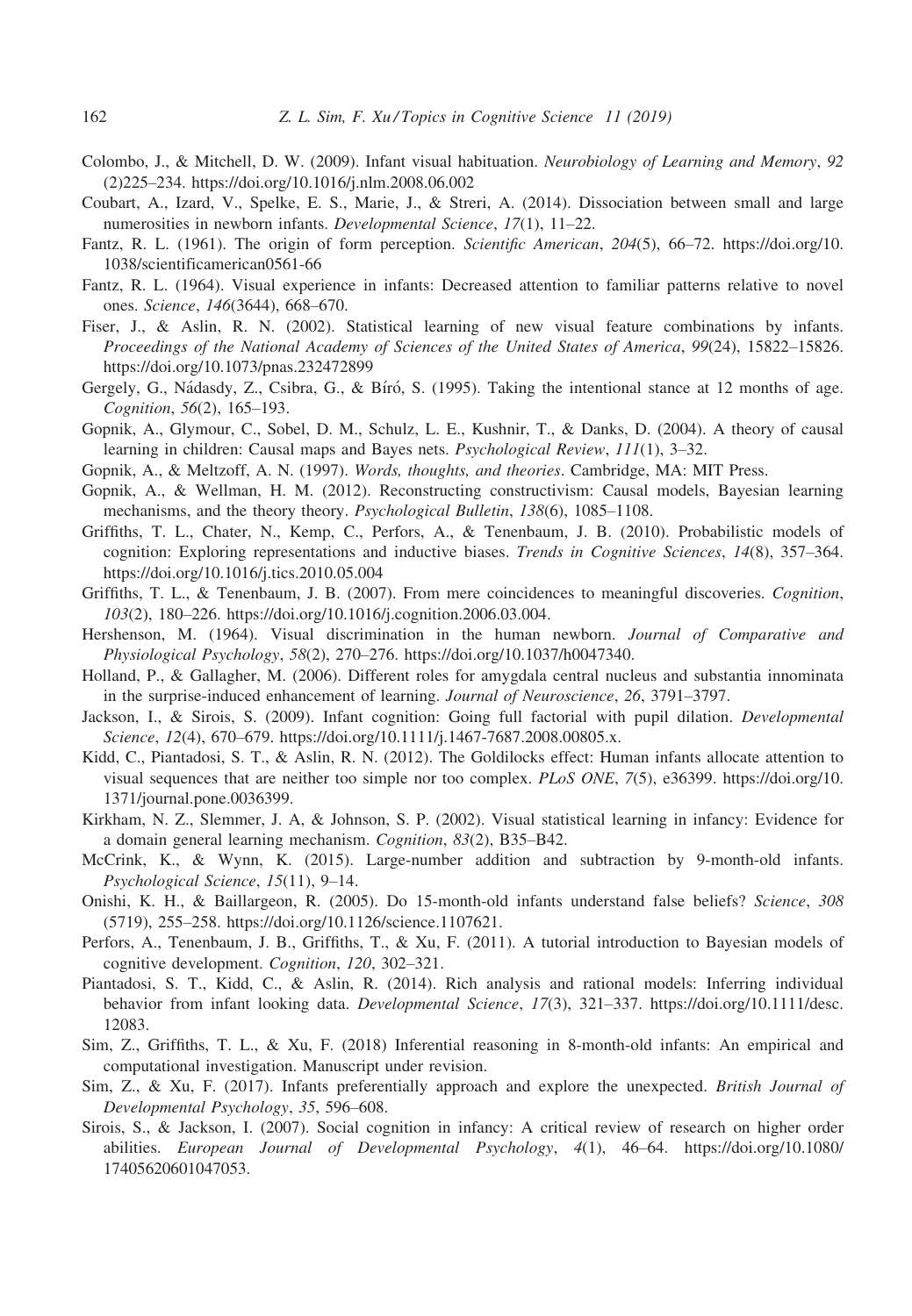- Spears, W. C. (1966). Visual preference in the four-month old infant. Psychonomic Science, 4(6), 237–238.
- Spelke, E. S., Breinlinger, K., Macomber, J., & Jacobson, K. (1992). Origins of knowledge. Psychological Review, 99(4), 605–632.
- Stahl, A. E., & Feigenson, L. (2015). Observing the unexpected enhances infants 'learning and exploration. Science, 348(91), 91–94.
- Stahl, A. E., & Feigenson, L. (2017). Expectancy violations promote learning in young children. Cognition, 163, 1–14.
- Teglas, E., Girotto, V., Gonzalez, M., & Bonatti, L. L. (2007). Intuitions of probabilities shape expectations about the future at 12 months and beyond. Proceedings of the National Academy of Sciences of the United States of America, 104(48), 19156–19159. [https://doi.org/10.1073/pnas.0700271104.](https://doi.org/10.1073/pnas.0700271104)
- Teglas, E., Vul, E., Girotto, V., Gonzalez, M., Tenenbaum, J. B., & Bonatti, L. L. (2011). Pure reasoning in 12-month-old infants as probabilistic inference. Science, 332(6033), 1054–1059. [https://doi.org/10.1126/sc](https://doi.org/10.1126/science.1196404) [ience.1196404](https://doi.org/10.1126/science.1196404).
- Tenenbaum, J. B., & Griffiths, T. L. (2001). Generalization, similarity, and Bayesian inference. Behavioral and Brain Sciences, 24, 629–640.
- Tenenbaum, J. B., Kemp, C., Griffiths, T. L., & Goodman, N. D. (2011). How to grow a mind: Statistics, structure, and abstraction. Science, 331, 1279–1285. [https://doi.org/10.1126/science.1192788.](https://doi.org/10.1126/science.1192788)
- Wang, S.-H., Baillargeon, R., & Brueckner, L. (2004). Young infants' reasoning about hidden objects: Evidence from violation-of-expectation tasks with test trials only. Cognition, 93(3), 167–198. [https://doi.](https://doi.org/10.1016/j.cognition.2003.09.012) [org/10.1016/j.cognition.2003.09.012](https://doi.org/10.1016/j.cognition.2003.09.012).
- Xu, F. (2016). Preliminary thoughts on a rational constructivist approach to cognitive development. In D. Barner & A. Baron (Eds.), Core knowledge and conceptual change. Oxford, UK: Oxford University Press.
- Xu, F., & Garcia, V. (2008). Intuitive statistics by 8-month-old infants. Proceedings of the National Academy of Sciences of the United States of America, 105(13), 5012–5015. [https://doi.org/10.1073/pnas.](https://doi.org/10.1073/pnas.0704450105) [0704450105](https://doi.org/10.1073/pnas.0704450105).
- Xu, F., & Kushnir, T. (2012) Rational constructivism in cognitive development. In F. Xu & T. Kushnir (Eds.), Advances in child development and behavior, Vol. 43. Waltham, MA: Academic Press.
- Xu, F., & Kushnir, T. (2013). Infants are rational constructivist learners. Current Directions in Psychological Science, 22, 28–32.
- Xu, F., & Spelke, E. S. (2000). Large number discrimination in 6-month-old infants. Cognition, 74, B1–B11.
- Xu, F., & Tenenbaum, J. B. (2007). Word learning as Bayesian inference. Psychological Review, 114, 245– 272.

#### Supporting Information

Additional Supporting Information may be found online in the supporting information tab for this article:

Appendix S1. Summary of infant experiments and model results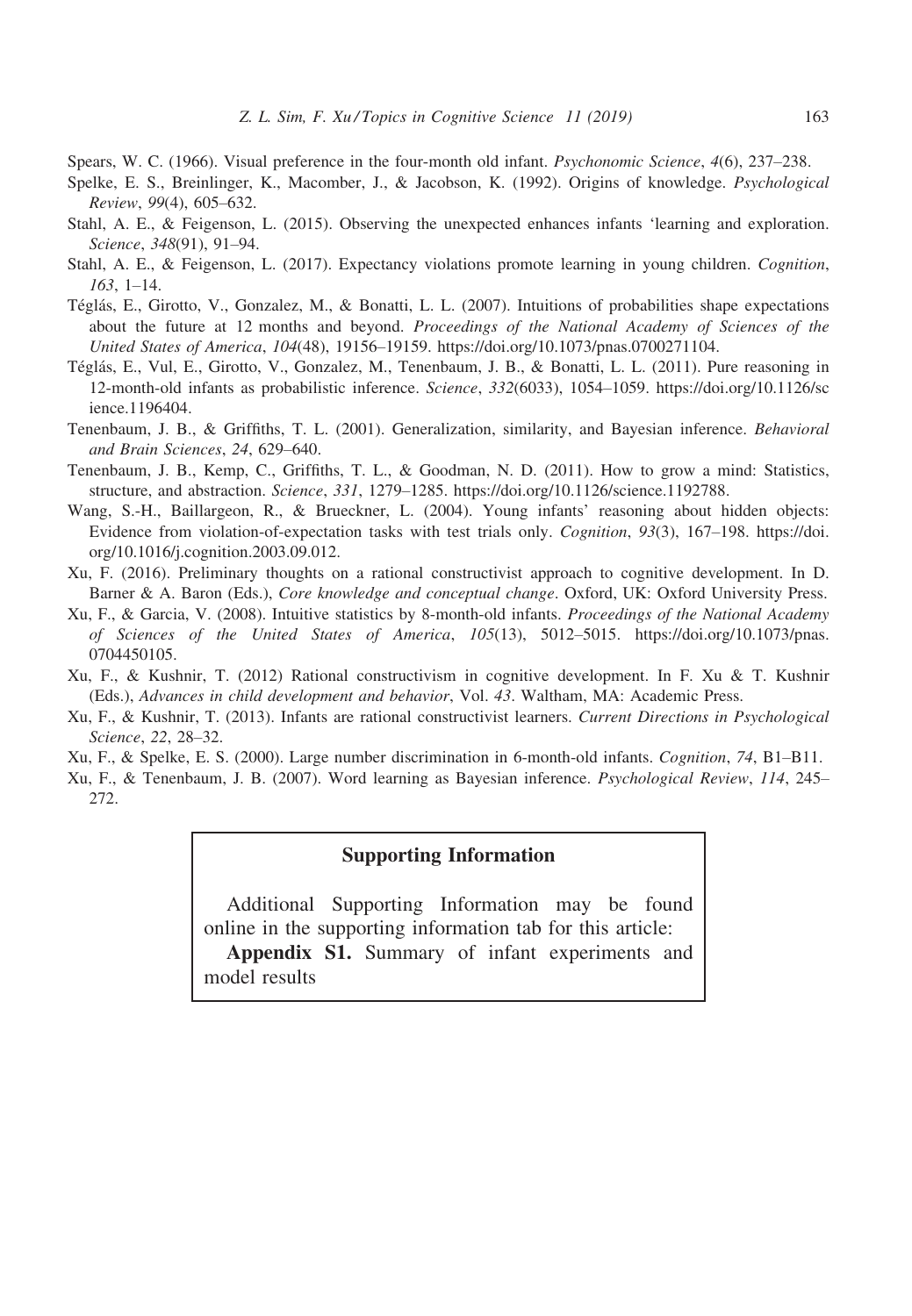### **Appendix**

To characterize the underlying processes that give rise to different levels of looking, we formalize two accounts using probabilistic models: 1) a mere probability model and 2) a Bayesian inferential model. As the assumptions of each model are outlined explicitly, we can calculate the predictions made by these models and thus determine which model best accounts for infant looking times. For these models, *h* is a hypothesis, *d* is a specific sequence of balls observed, *k* is the number of uniquely colored balls in the large population box, and *N* is the number of independent draws from the box.

### **Mere Probability Model**

First, infants could simply consider low-probability events to be surprising given their current expectations. This account is intuitive, as we tend to consider surprising events as having a low probability of occurrence. Furthermore, previous studies have demonstrated that infants as young as 6 months do look longer at low-probability events as compared to highprobability events (Denison, Reed, & Xu, 2013; Téglás et al., 2011; Téglás, Girotto, Gonzalez, & Bonatti, 2007; Xu & Garcia, 2008). This model thus predicts that infants' looking times will be closely related to the mere probability,  $P(d|h_{random})$ , of individual sequences of balls, *d*, given *hrandom*, the hypothesis that the balls are being tossed out randomly from the box. We use the negative log probability of these events, as this measure quantifies how surprising it is to see a particular outcome (Kidd et al., 2012). The probability of the sequences is

$$
P(d \mid h_{random}) = \left(\frac{1}{k}\right)^N,
$$

(1)

as the probability of each color is inversely proportional to the number of colors *k* and the draws are assumed to be independent.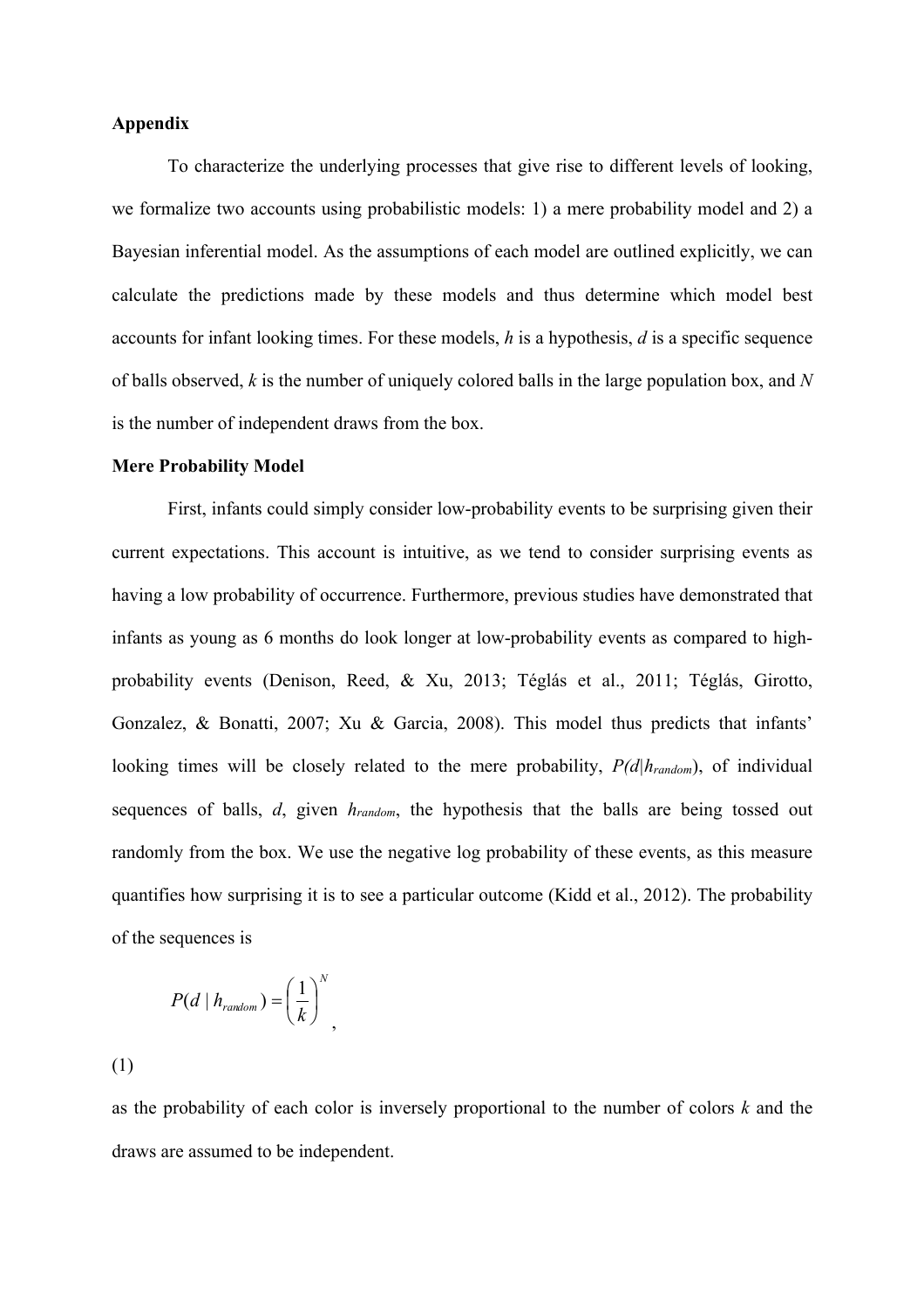### **Bayesian Model**

Infants may evaluate the evidence that a certain sequence, *d*, provides for the alternative theory, as compared to the currently favored theory,  $P(d|h_{\text{alternative}})/P(d|h_{\text{current}})$  (the likelihood ratio; Griffiths & Tenenbaum, 2007), in a process that is consistent with principles of Bayesian learning (Griffiths et al., 2010; Tenenbaum & Griffiths, 2001; Tenenbaum et al., 2011). For our experiments, *hcurrent* refers to the currently favored hypothesis that sampling is random (i.e., *hrandom*), as the experimenter appears to have no control over the outcome of the tosses from the box. The alternative hypothesis, *halternative*, is thus that sampling is not random (i.e., *hbiased*).

Assuming each biased distribution is equally likely, a derivation yields the likelihood ratio

.

$$
\frac{P(d \mid h_{\text{alternative}})}{P(d \mid h_{\text{current}})} = \frac{(k^N)(k-1)! \left(\prod_{i=1}^k n_i!\right)}{(N+k-1)!}
$$

(5)

A likelihood ratio larger than 1 indicates that there is a greater probability of observing event *d* under the alternative theory than the currently favored theory. Under this model, an event becomes more surprising as the likelihood ratio increases. For example, the probability of observing a ball pass through a wood panel is virtually zero given our solidity expectations: objects move only on unobstructed paths (Spelke et al., 1992). When such an event is observed (typically only in an infant VOE experiment), the likelihood ratio is practically infinite since the event is much better accounted for by alternative hypotheses. As such, a solidity violation would produce longer looking times in infants.

### **Model Predictions**

These models make different predictions, which we test in two looking time experiments. In Experiment 1 (Figure 1A), we considered two sequences of balls randomly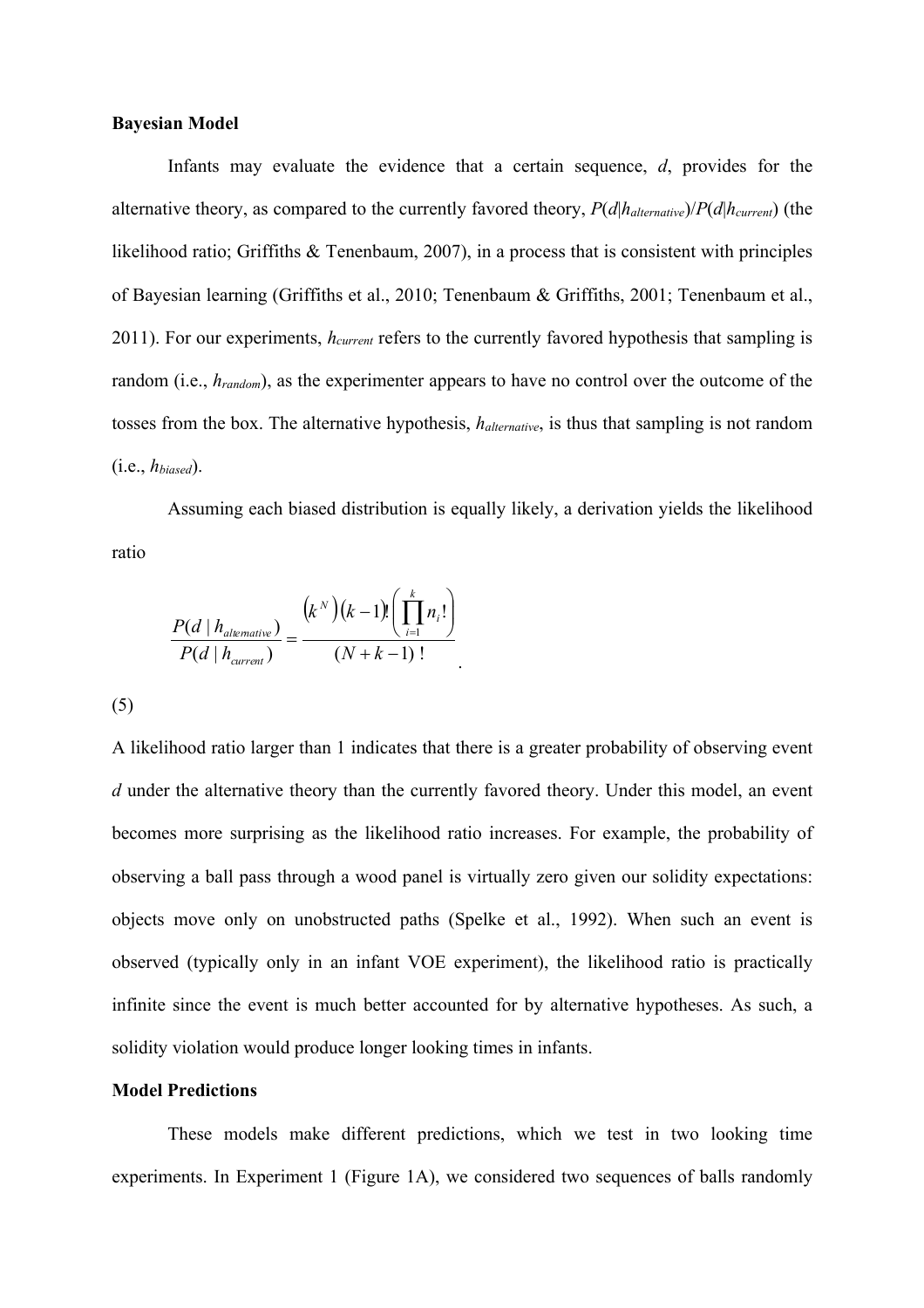sampled from a population of 6 different colored balls: a uniform sequence (e.g. orange, orange, orange, orange), and a variable sequence (e.g. red, green, blue, orange). As the two sequences are equal in probability given random sampling, the mere probability model predicts that looking times should not be different for the two sequences. However, the Bayesian model predicts otherwise: infants should look longer at the uniform sequence because it has a higher likelihood ratio.



In Experiment 2 (Figure 1B), we considered sequences of different lengths, e.g. a uniform sequence of 3 balls, and a variable sequence of 6 balls. The mere probability model predicts that infants should look longer at the variable sequence as it is a lower probability event. In contrast, the Bayesian model predicts that infants should look longer at the uniform sequence, as it continues to have a higher likelihood ratio.

## **Results from Experiments**

**Experiment 1.** Forty 8-month-old infants were tested, half in the Experimental condition and half in the Control condition. In the Experimental Condition, on each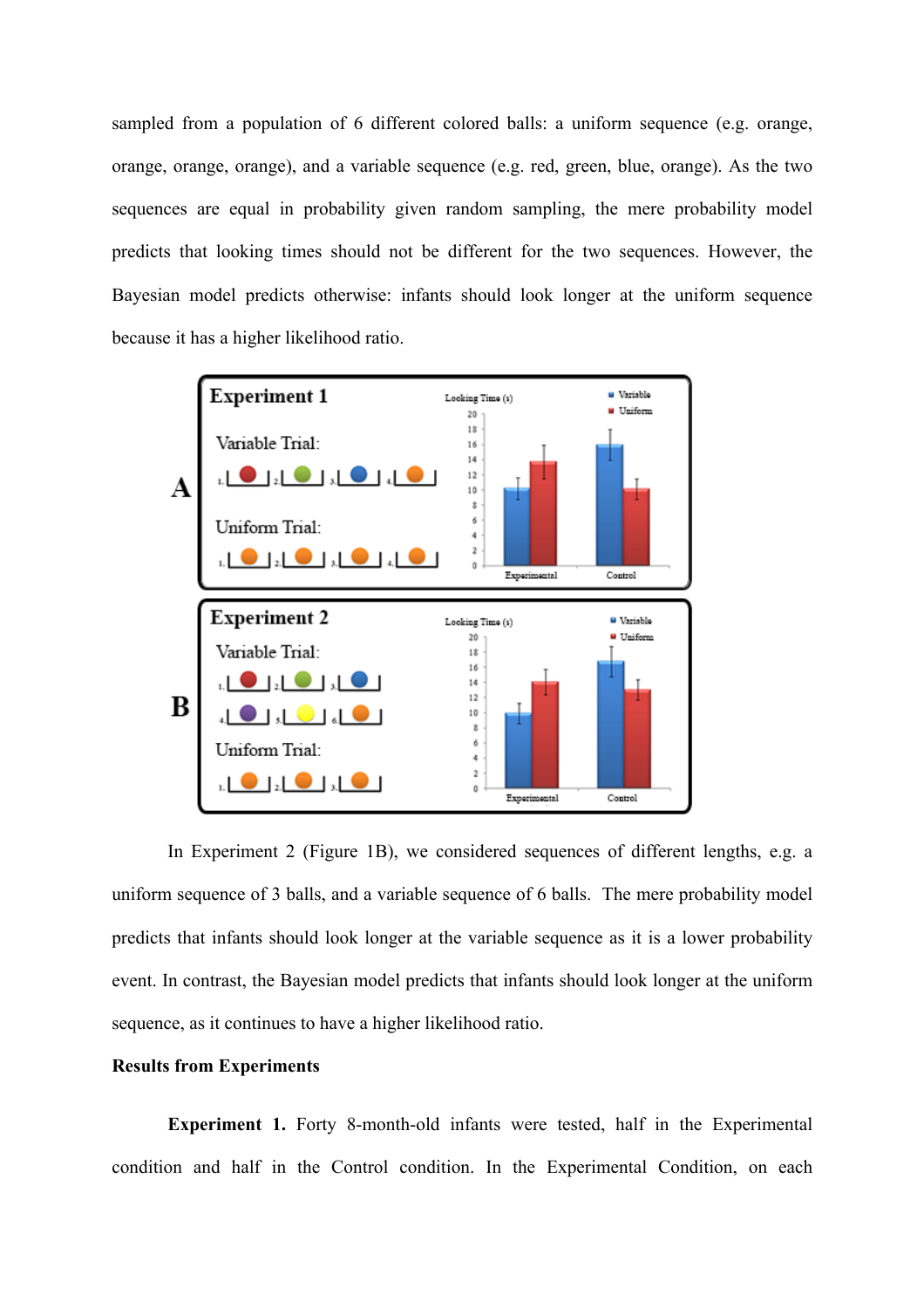Familiarization trial, the box containing 6 different-colored balls was shown to the infant. The Test phase consisted of two test trials, a Uniform trial and a Variable trial (Figure 1A). The Control condition was the same as the Experimental condition, except that on the test trials, the balls were pulled out of the experimenter's pocket instead of the box. Looking times for the test trials were analyzed using a 2 x 2 repeated-measures ANOVA with Condition (Experimental vs. Control) as the between-subjects factor and Trial Type (Uniform vs. Variable) as the within-subjects factor. There were no main effects. There was a significant interaction between Condition and Trial Type,  $F(1, 38) = 11.58$ , p = .002,  $\eta_p^2$  = .23. In the Experimental condition, infants looked significantly longer in the Uniform trial (*M*  $= 13.68$ s, *SD* = 9.87) than the Variable trial (*M* = 10.22s, *SD* = 6.35); in the Control condition infants looked significantly longer in the Variable trial  $(M = 15.96s, SD = 9.02)$  than the Uniform trial ( $M = 10.14$ s,  $SD = 6.01$ ).

**Experiment 2.** Forty 8-month-old infants were tested, half in the Experimental condition and half in the Control condition. Design and procedure were similar to those of Experiment 1, except that the Uniform sequence now consisted of 3 balls of the same color, and the Variable sequence consisted of 6 balls of different colors (Fig. 1B). A repeatedmeasures ANOVA with Condition (Experimental vs. Control) as the between-subjects factor and Trial Type (Uniform vs. Variable) as the within-subjects factor was performed on the obtained looking times. There were no main effects. There was a significant interaction between Condition and Trial Type,  $F(1, 38) = 12.16$ ,  $p = .001$ ,  $\eta_p^2 = .24$ . Infants in the Experimental condition looked significantly longer in the Uniform trial  $(M = 14.07s, SD =$ 7.55) than the Variable trial  $(M = 9.91s, SD = 6.07)$ ; infants in the Control condition looked significantly longer in the Variable trial ( $M = 16.76$ s,  $SD = 8.88$ ) than the Uniform trial ( $M =$  $13.06s$ ,  $SD = 6.02$ ).

#### **Quantitative Analysis**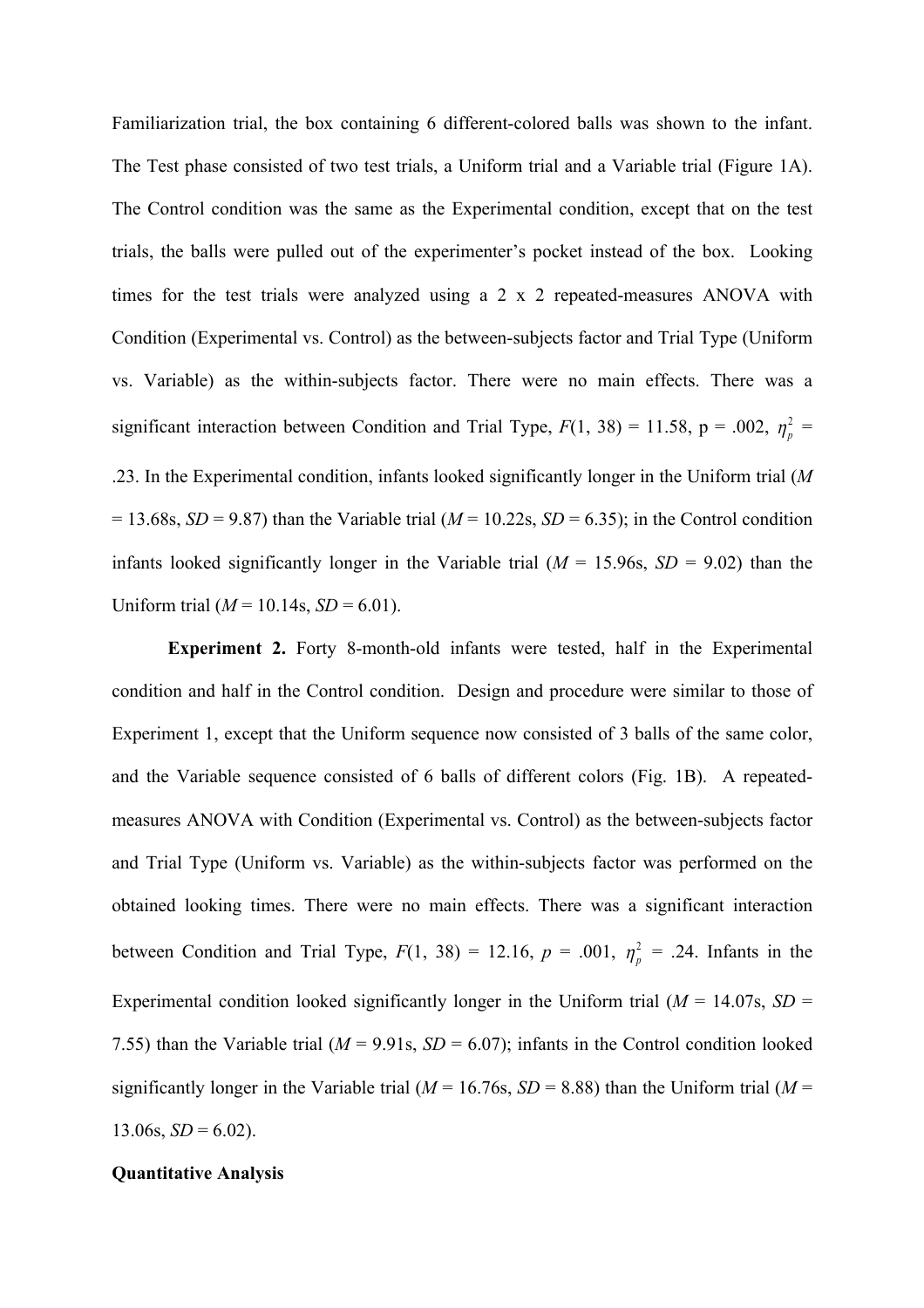Next we correlated infants' looking times from Experiments 1 and 2 with the model predictions. The Bayesian model provided a high quality of model fit ( $r = .96$ ,  $df = 8$ ,  $p =$ .0002). The predictions correlated well with the looking times, unlike that of the mere probability model ( $r = .53$ ,  $df = 8$ ,  $p = .32$ ).

### **References**

- Griffiths, T. L., Chater, N., Kemp, C., Perfors, A., & Tenenbaum, J. B. (2010). Probabilistic models of cognition: exploring representations and inductive biases. *Trends in Cognitive Sciences*, *14*(8), 357–364. http://doi.org/10.1016/j.tics.2010.05.004
- Griffiths, T. L., & Tenenbaum, J. B. (2007). From mere coincidences to meaningful discoveries. *Cognition*, *103*(2), 180–226. http://doi.org/10.1016/j.cognition.2006.03.004
- Kidd, C., Piantadosi, S. T., & Aslin, R. N. (2012). The Goldilocks effect: human infants allocate attention to visual sequences that are neither too simple nor too complex. *PloS One*, *7*(5), e36399. http://doi.org/10.1371/journal.pone.0036399
- Spelke, E. S., Breinlinger, K., Macomber, J., & Jacobson, K. (1992). Origins of knowledge. *Psychological Review*, *99*(4), 605–632.
- Téglás, E., Girotto, V., Gonzalez, M., & Bonatti, L. L. (2007). Intuitions of probabilities shape expectations about the future at 12 months and beyond. *Proceedings of the National Academy of Sciences of the United States of America*, *104*(48), 19156–9. http://doi.org/10.1073/pnas.0700271104
- Téglás, E., Vul, E., Girotto, V., Gonzalez, M., Tenenbaum, J. B., & Bonatti, L. L. (2011). Pure reasoning in 12-month-old infants as probabilistic inference. *Science (New York, N.Y.)*, *332*(6033), 1054–9. http://doi.org/10.1126/science.1196404
- Tenenbaum, J. B., & Griffiths, T. L. (2001). Generalization, similarity, and Bayesian inference. *Behavioral and Brain Sciences*, *24*, 629–640.
- Tenenbaum, J. B., Kemp, C., Griffiths, T. L., & Goodman, N. D. (2011). How to grow a mind: statistics, structure, and abstraction. *Science*, *331*, 1279–85.